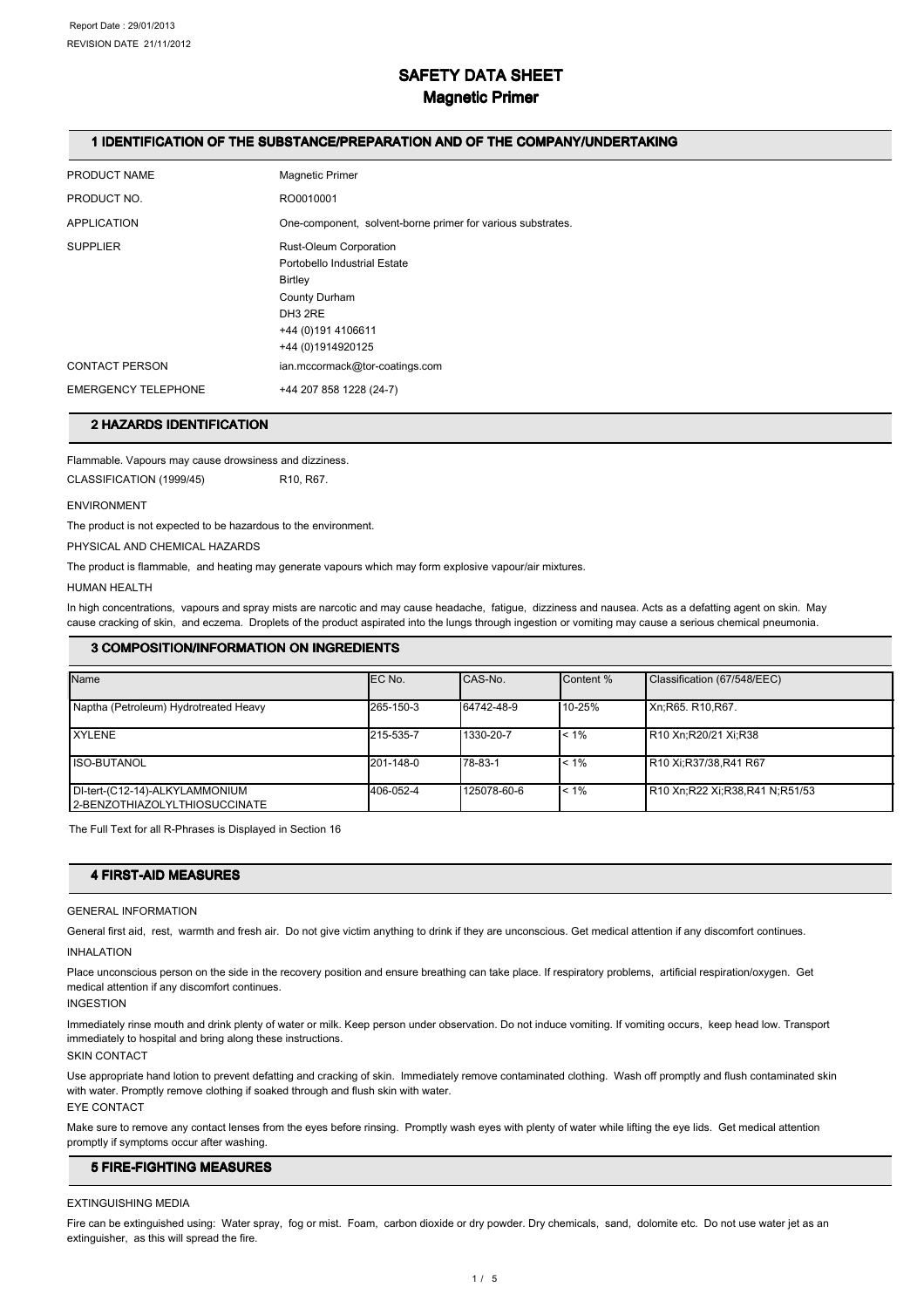# Magnetic Primer

#### SPECIAL FIRE FIGHTING PROCEDURES

Use pressurised air mask if product is involved in a fire. Cool containers exposed to flames with water until well after the fire is out. Keep run-off water out of sewers and water sources. Dike for water control.

UNUSUAL FIRE & EXPLOSION HAZARDS

Fire causes formation of toxic gases.

# PROTECTIVE MEASURES IN FIRE

Self contained breathing apparatus and full protective clothing must be worn in case of fire.

# **6 ACCIDENTAL RELEASE MEASURES**

# PERSONAL PRECAUTIONS

Wear protective clothing as described in Section 8 of this safety data sheet.

ENVIRONMENTAL PRECAUTIONS

Spillages or uncontrolled discharges into watercourses must be IMMEDIATELY alerted to the Environmental Agency or other appropriate regulatory body.

SPILL CLEAN UP METHODS

Keep combustibles away from spilled material. Extinguish all ignition sources. Avoid sparks, flames, heat and smoking. Ventilate. Absorb in vermiculite, dry sand or earth and place into containers. Wash thoroughly after dealing with a spillage.

### **7 HANDLING AND STORAGE**

### USAGE PRECAUTIONS

Keep away from heat, sparks and open flame. Avoid spilling, skin and eye contact. Ventilate well, avoid breathing vapours. Use approved respirator if air contamination is above accepted level. Vapours are heavier than air and may spread near ground to sources of ignition. STORAGE PRECAUTIONS

Flammable/combustible - Keep away from oxidisers, heat and flames. Store in tightly closed original container in a dry, cool and well-ventilated place. Keep in original container. Avoid contact with oxidising agents. STORAGE CLASS

Flammable liquid storage.

# 8 EXPOSURE CONTROLS/PERSONAL PROTECTION

| Name                                  | <b>STD</b> |            | TWA - 8 Hrs        |               | STEL - 15 Min | <b>Notes</b> |
|---------------------------------------|------------|------------|--------------------|---------------|---------------|--------------|
| <b>ISO-BUTANOL</b>                    | <b>WEL</b> | $150$ ppm  | $154 \text{ mg/m}$ | 75 ppm        | 231 mg/m3     |              |
| Naptha (Petroleum) Hydrotreated Heavy | <b>OES</b> |            | 1000 mg/m3         |               |               |              |
| <b>XYLENE</b>                         | <b>WEL</b> | 50 ppm(Sk) | 220 mg/m3(Sk)      | 100 $ppm(Sk)$ | 441 mg/m3(Sk) | Sk           |

WEL = Workplace Exposure Limit.

Sk = Can be absorbed through skin.

INGREDIENT COMMENTS

WEL = Workplace Exposure Limits

PROTECTIVE EQUIPMENT



#### PROCESS CONDITIONS

Provide eyewash station.

ENGINEERING MEASURES

Provide adequate ventilation, including appropriate local extraction, to ensure that the defined occupational exposure limit is not exceeded. All handling to take place in well-ventilated area.

#### RESPIRATORY EQUIPMENT

Provide adequate ventilation. Observe Occupational Exposure Limits and minimise the risk of inhalation of vapours. At work in confined or poorly ventilated spaces, respiratory protection with air supply must be used. Wear mask supplied with: Gas cartridge suitable for organic substances. HAND PROTECTION

For prolonged or repeated skin contact use suitable protective gloves. Use protective gloves made of: Neoprene. Nitrile. Rubber (natural, latex).

#### EYE PROTECTION

Wear splash-proof eye goggles to prevent any possibility of eye contact.

# OTHER PROTECTION

Wear appropriate clothing to prevent any possibility of skin contact.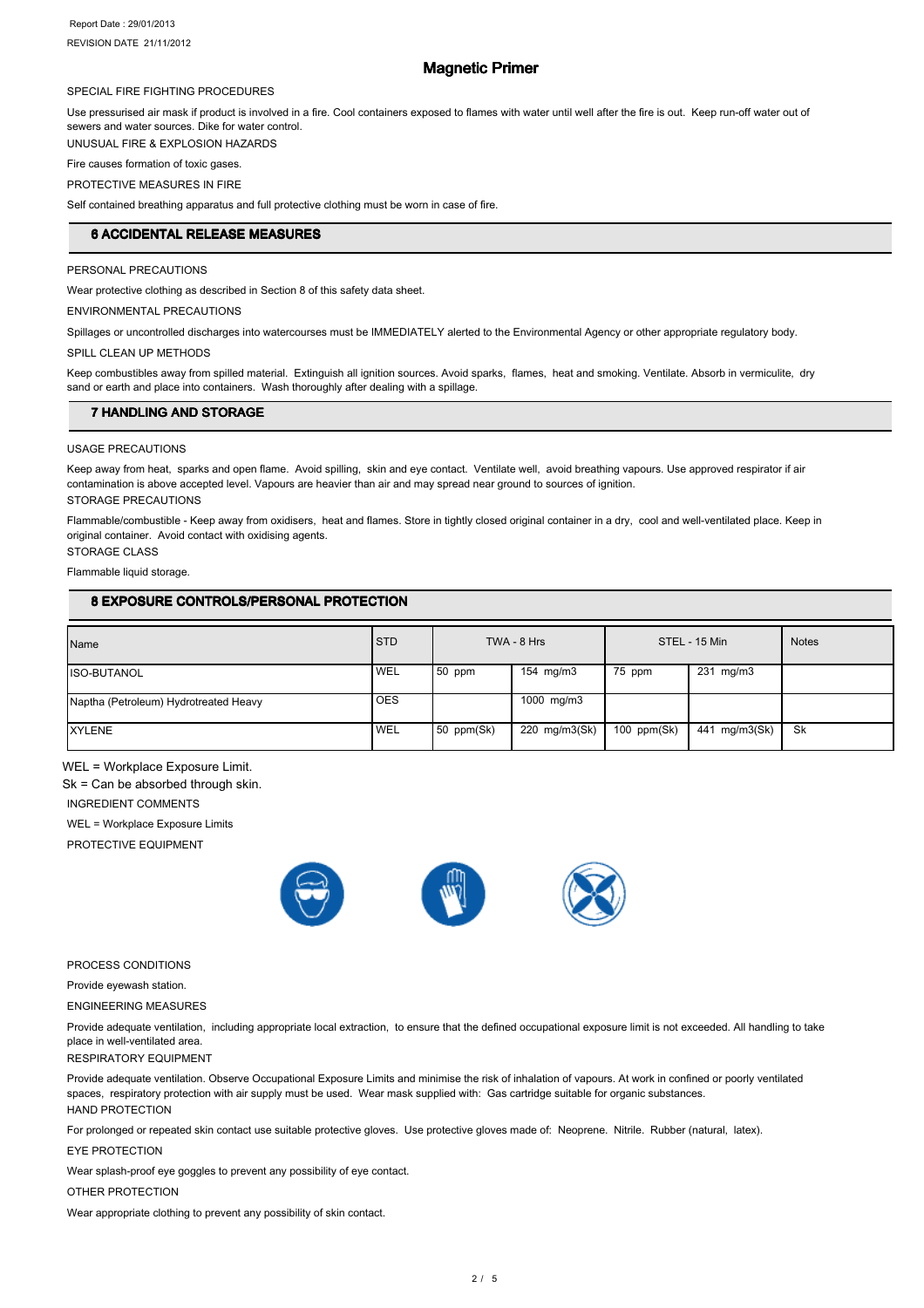# Magnetic Primer

# HYGIENE MEASURES

DO NOT SMOKE IN WORK AREA! Wash at the end of each work shift and before eating, smoking and using the toilet. Promptly remove any clothing that becomes contaminated. Use appropriate skin cream to prevent drying of skin. When using do not eat, drink or smoke.

#### 9 PHYSICAL AND CHEMICAL PROPERTIES

| APPEARANCE                      | Liquid                                  |
|---------------------------------|-----------------------------------------|
| COLOUR                          | Dark Grey                               |
| <b>ODOUR</b>                    | Characteristic. Hydrocarbon.            |
| <b>SOLUBILITY</b>               | Partially miscible with water.          |
| <b>RELATIVE DENSITY</b>         | 2.20 Approx. $@20^{\circ}$ C.           |
| VAPOUR DENSITY (air=1)          | Heavier than air                        |
| FLASH POINT (°C)                | 42°C. CC (Closed cup).                  |
| FLAMMABILITY LIMIT - LOWER(%)   | 0.6                                     |
| FLAMMABILITY LIMIT - UPPER(%)   | 8.0                                     |
| VOLATILE ORGANIC COMPOUND (VOC) | Cat A/i: <500 g/l (EU Limit 500<br>g/l) |

# 10 STABILITY AND REACTIVITY

### **STABILITY**

No particular stability concerns.

CONDITIONS TO AVOID

Avoid heat, flames and other sources of ignition. Avoid contact with strong oxidisers.

HAZARDOUS DECOMPOSITION PRODUCTS

Thermal decomposition or combustion may liberate carbon oxides and other toxic gases or vapours.

# 11 TOXICOLOGICAL INFORMATION 11 TOXICOLOGICAL INFORMATION

### GENERAL INFORMATION

Prolonged and repeated contact with solvents over a long period may lead to permanent health problems.

#### INHALATION

In high concentrations, vapours may irritate throat and respiratory system and cause coughing. In high concentrations, vapours are narcotic and may cause headache, fatigue, dizziness and nausea.

# INGESTION

Gastrointestinal symptoms, including upset stomach. Harmful: may cause lung damage if swallowed. Pneumonia may be the result if vomited material containing solvents reaches the lungs.

# SKIN CONTACT Acts as a defatting agent on skin. May cause cracking of skin, and eczema. Irritating to skin.

# EYE CONTACT

Irritation of eyes and mucous membranes.

| Name                               | <b>XYLENE</b>                                                                                                                                              |
|------------------------------------|------------------------------------------------------------------------------------------------------------------------------------------------------------|
| Toxic Dose 1 - LD 50               | 3523 mg/kg (oral rat)                                                                                                                                      |
| Toxic Conc. - LC 50                | $6191$ mg/l/4h (inh-rat)                                                                                                                                   |
| Other Health Effects               |                                                                                                                                                            |
| May cause skin and eye irritation. |                                                                                                                                                            |
| Name                               | <b>ISO-BUTANOL</b>                                                                                                                                         |
| Toxic Dose 1 - LD 50               | 2460 mg/kg (oral rat)                                                                                                                                      |
| <b>Other Health Effects</b>        |                                                                                                                                                            |
|                                    | Toxic through skin absorbtion. Swallowing may cause severe internal injury, unconsciousness or death. May cause skin/eye irritation and burns (corrosive). |
| Name                               | DI-tert-(C12-14)-ALKYLAMMONIUM 2-BENZOTHIAZOLYLTHIOSUCCINATE                                                                                               |
| Toxic Dose 1 - LD 50               | 1799 mg/kg (oral rat)                                                                                                                                      |
| Name                               | Naptha (Petroleum) Hydrotreated Heavy                                                                                                                      |
| Toxic Dose 1 - LD 50               | >5000 mg/kg (oral rat)                                                                                                                                     |

# **12 ECOLOGICAL INFORMATION**

### **ECOTOXICITY**

The product is not expected to be hazardous to the environment.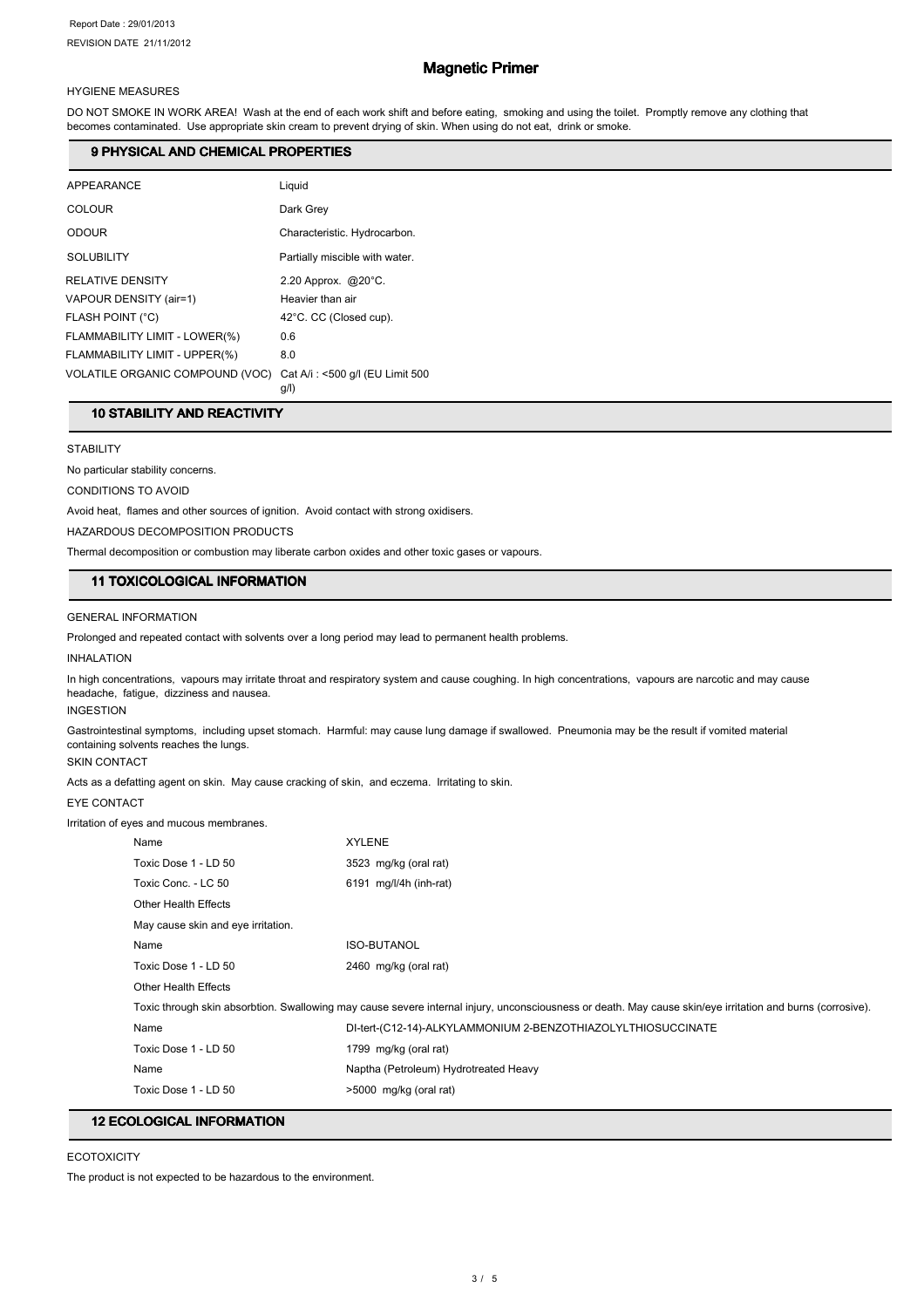|                                                               | <b>Magnetic Primer</b>                                                                                                                                                                                                                                                                     |
|---------------------------------------------------------------|--------------------------------------------------------------------------------------------------------------------------------------------------------------------------------------------------------------------------------------------------------------------------------------------|
| Name                                                          | <b>XYLENE</b>                                                                                                                                                                                                                                                                              |
| <b>Partition Coefficient</b>                                  | 3.2                                                                                                                                                                                                                                                                                        |
| $(11)$ $O_{11}$ $1.11$ $1.11$<br>Ecotoxicity                  |                                                                                                                                                                                                                                                                                            |
| IC 50, 72 Hrs, Algae, mg/l                                    | The product components are not classified as environmentally hazardous. However, this does not exclude the possibility that large or frequent spills can have a<br>harmful or damaging effect on the environment. The product must not be allowed to enter drains or water courses.<br>2.2 |
| Mobility                                                      |                                                                                                                                                                                                                                                                                            |
| Bioaccumulative potential                                     | Water: Insoluble, the product will spread over the surface and rapidly evaporate. Soil: The product has only slight mobility in the soil and will partially evaporate.                                                                                                                     |
| Degradability                                                 | Likely to bio-accumulate, but with short retention of the order of a week or less.                                                                                                                                                                                                         |
| The product is readily biodegradable.                         |                                                                                                                                                                                                                                                                                            |
| Name                                                          | <b>ISO-BUTANOL</b>                                                                                                                                                                                                                                                                         |
| LC 50, 96 Hrs, Fish mg/l                                      | 100-1430                                                                                                                                                                                                                                                                                   |
| Mobility                                                      |                                                                                                                                                                                                                                                                                            |
| No specific test data available.<br>Bioaccumulative potential |                                                                                                                                                                                                                                                                                            |
| Degradability                                                 | The product does not contain any substances expected to be bioaccumulating.                                                                                                                                                                                                                |
|                                                               | Readily biodegradeable. Presence in surface waters may present a hazard in terms of Oxygen depletion.                                                                                                                                                                                      |
| Name                                                          | DI-tert-(C12-14)-ALKYLAMMONIUM 2-BENZOTHIAZOLYLTHIOSUCCINATE                                                                                                                                                                                                                               |
| Ecotoxicity                                                   |                                                                                                                                                                                                                                                                                            |
| Toxic to aquatic organisms. Hazardous for water.              |                                                                                                                                                                                                                                                                                            |
| LC 50, 96 Hrs, Fish mg/l                                      | 4.3                                                                                                                                                                                                                                                                                        |
| IC 50, 72 Hrs, Algae, mg/l                                    | 0.3                                                                                                                                                                                                                                                                                        |
| Name                                                          | Naptha (Petroleum) Hydrotreated Heavy                                                                                                                                                                                                                                                      |
| LC 50, 96 Hrs, Fish mg/l                                      | 2200                                                                                                                                                                                                                                                                                       |
| Mobility                                                      |                                                                                                                                                                                                                                                                                            |
| Degradability                                                 | The product contains volatile organic compounds (VOC) which will evaporate easily from all surfaces.                                                                                                                                                                                       |
| The product is biodegradable.                                 |                                                                                                                                                                                                                                                                                            |
| <b>Acute Fish Toxicity</b>                                    |                                                                                                                                                                                                                                                                                            |
| Not considered toxic to fish.                                 |                                                                                                                                                                                                                                                                                            |

### GENERAL INFORMATION

Waste to be treated as controlled waste. Disposal to licensed waste disposal site in accordance with local Waste Disposal Authority.

### DISPOSAL METHODS

Dispose of waste and residues in accordance with local authority requirements. Make sure containers are empty before discarding (explosion risk). Absorb in vermiculite or dry sand and dispose of at a licenced hazardous waste collection point.

# **14 TRANSPORT INFORMATION**

GENERAL **In pack sizes up to and including 30 litres**, under the terms of 2.3.2.5, this product is not subject to the packaging, labelling and marking requirements of the IMDG Code, but both full documentation and placarding of cargo transport units is still required.



| PROPER SHIPPING NAME                                           | <b>PAINT</b>                    |
|----------------------------------------------------------------|---------------------------------|
| <b>FNVIRONMENTALLY HAZARDOUS</b><br>SUBSTANCE/MARINE POLLUTANT | No.                             |
| UN NO. ROAD                                                    | 1263                            |
| ADR CLASS                                                      | Not dangerous according to ADR. |
| UN NO. SEA                                                     | 1263                            |
| <b>IMDG CLASS</b>                                              | 3                               |
| IMDG PACK GR.                                                  | Ш                               |